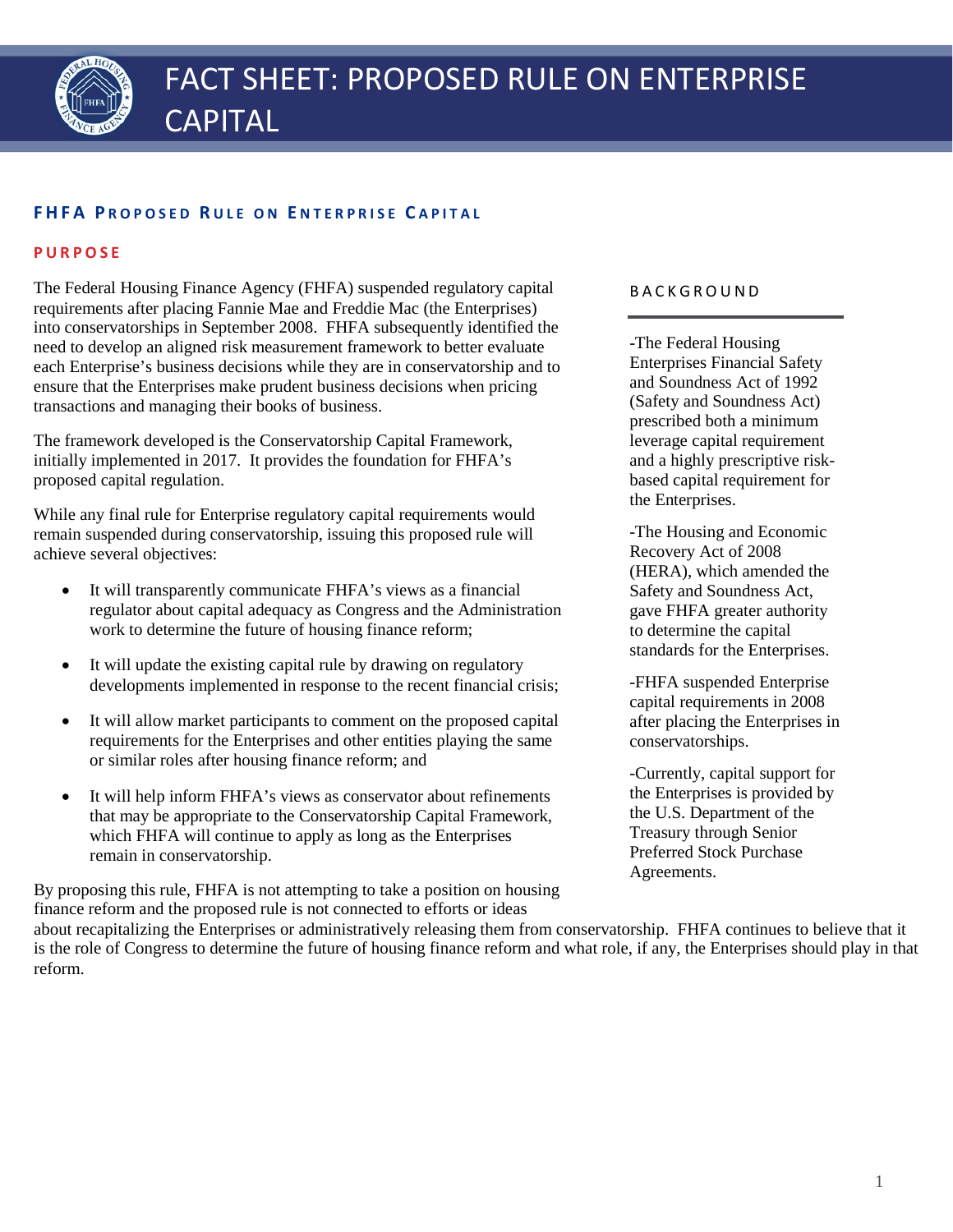

# **SUMMARY OF THE PROPOSED RULE**

FHFA is proposing a regulatory capital framework for the Enterprises that includes two components:

- A new framework for risk-based capital requirements; and
- Two alternative approaches to setting minimum capital requirements for the Enterprises.

### **Proposed Risk-Based Capital Requirements**

- The proposed rule includes a risk-based capital framework that provides a granular assessment of credit risk specific to different mortgage loan categories, as well as components for market risk, operational risk, and a going-concern buffer.
- The proposed risk-based capital requirement is designed to require the minimum capital necessary for the Enterprises to cover losses and continue operating after a stress event comparable to the recent financial crisis.
- The proposed credit risk capital requirements use a series of approaches including base grids, risk multipliers, assessments of counterparty risk, and capital relief due to credit risk transfer transactions – to produce tailored capital requirements for different categories of mortgage loans and guarantees.
- The proposed market risk capital requirement focuses on capturing the spread risk associated with holding different assets in the retained portfolio.
- The proposed operational risk capital requirement of 8 basis points (bps) for all assets and guarantees reflects the risk of ongoing business operations.
- The proposed risk-invariant going-concern buffer of 75 bps for all assets would enable the Enterprises to continue operating without external capital support for one-to-two years after a stress event comparable to the recent financial crisis. Enterprise guarantee fees and other earned revenues would also support continued operations, but are not factored into the risk-based capital requirements themselves.
- The asset-specific capital requirements would be applied to each Enterprise's book of business to produce total riskbased capital requirements.

# **Proposed Minimum Leverage Capital Requirements**

The proposed rule includes two alternative leverage ratio proposals. In proposing these two alternatives, FHFA is seeking to obtain feedback on how to establish a minimum leverage requirement that would serve as a backstop to the proposed risk-based capital requirements, while avoiding or mitigating potential impact on the Enterprises' marginal economic decision-making.

**Alternative 1**: The Enterprises would be required to hold capital equal to 2.5 percent of total assets and off-balance sheet guarantees. This approach, consistent with Basel leverage capital requirements for banks, would require the Enterprises to hold a minimum amount of capital for assets and guarantees that does not differentiate between the risk characteristics of assets and guarantees

**Alternative 2**: The Enterprises would be required to hold capital equal to 1.5 percent of trust assets and 4 percent of non-trust assets. This approach, consistent with the Enterprises' Safety and Soundness Act, differentiates between the greater funding risks of the Enterprises' non-trust assets and the lower funding risks of the Enterprises' trust assets while increasing the capital requirements for both relative to the current statutory requirements.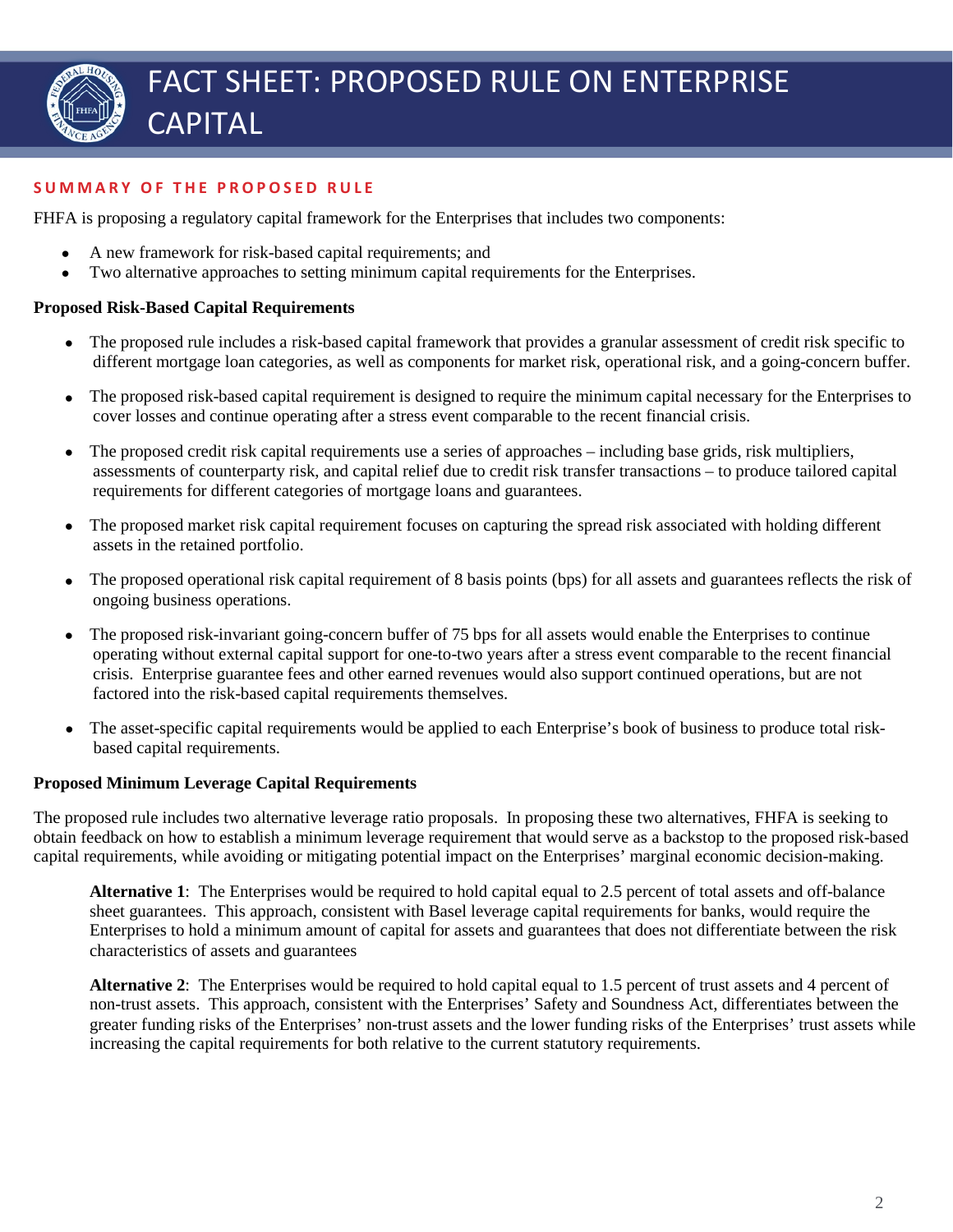

# **KEY CONSIDERATIONS**

In developing the proposed rule, FHFA considered the following factors:

- The Enterprises should operate under a robust capital framework that is similar to capital frameworks applicable to banks and other financial institutions, but that appropriately differentiates the Enterprises' capital requirements based on the actual risks associated with the Enterprises' businesses.
- The capital requirements should ensure the safety and soundness of the Enterprises while also supporting their statutory missions to foster and increase liquidity of mortgage investments and promote access to mortgage credit throughout the Nation.
- FHFA considers it prudent to have risk-based capital requirements that:
	- o Include components of credit risk, market risk, operational risk, and a risk-invariant going-concern buffer;
	- o Require full life-of-loan capital for each loan at the time of acquisition;
	- o Are calculated to cover losses for different loan categories in a severe stress event comparable to the recent financial crisis, but with house price recoveries that are somewhat slower than what occurred in many markets following the recent crisis; and
	- o Do not count future Enterprise revenue toward capital.
- FHFA has proposed providing capital relief for credit risk transfers (CRTs) based on the loss-absorbing capacity of the CRTs. This differs from bank regulatory treatment of CRTs.
- It may be necessary in the future for FHFA to revise a final rule or to develop a separate capital planning and liquidity rule to address more fully the stress testing of the Enterprises and other factors. FHFA would also assess the need to make revisions to any final rule upon completion of housing finance reform.

# **IMPACT OF THE PROPOSED RULE**

- **2007 book of business:** 
	- o FHFA applied the proposed rule's risk-based capital requirements to the Enterprises' 2007 books of business and found that capital requirements for each Enterprise would have exceeded their respective peak cumulative losses stemming from the financial crisis. Peak cumulative capital losses are defined as cumulative losses up to the quarter in which an Enterprise no longer required draws from the Department of the Treasury to eliminate negative net worth. For Fannie Mae this was the fourth quarter of 2011, and for Freddie Mac this was the first quarter of 2012. Peak cumulative capital losses include the Enterprises' valuation allowances on deferred tax assets (DTAs) and revenues earned between 2008 and the respective quarters mentioned above.

# • **2017 book of business:**

- o Proposed risk-based capital requirements: FHFA estimates a combined risk-based capital requirement of \$180.9 billion, 3.24 percent of the Enterprises' total assets and off-balance sheet guarantees. *See Table 1.*
- o Proposed minimum leverage capital requirements: *See Table 3*
	- Under the 2.5 percent alternative (Alternative 1): FHFA estimates a combined minimum leverage capital requirement for both Enterprises of \$139.5 billion.
	- Under the bifurcated alternative (Alternative 2): FHFA estimates a combined minimum leverage capital requirement for both Enterprises of \$103.5 billion.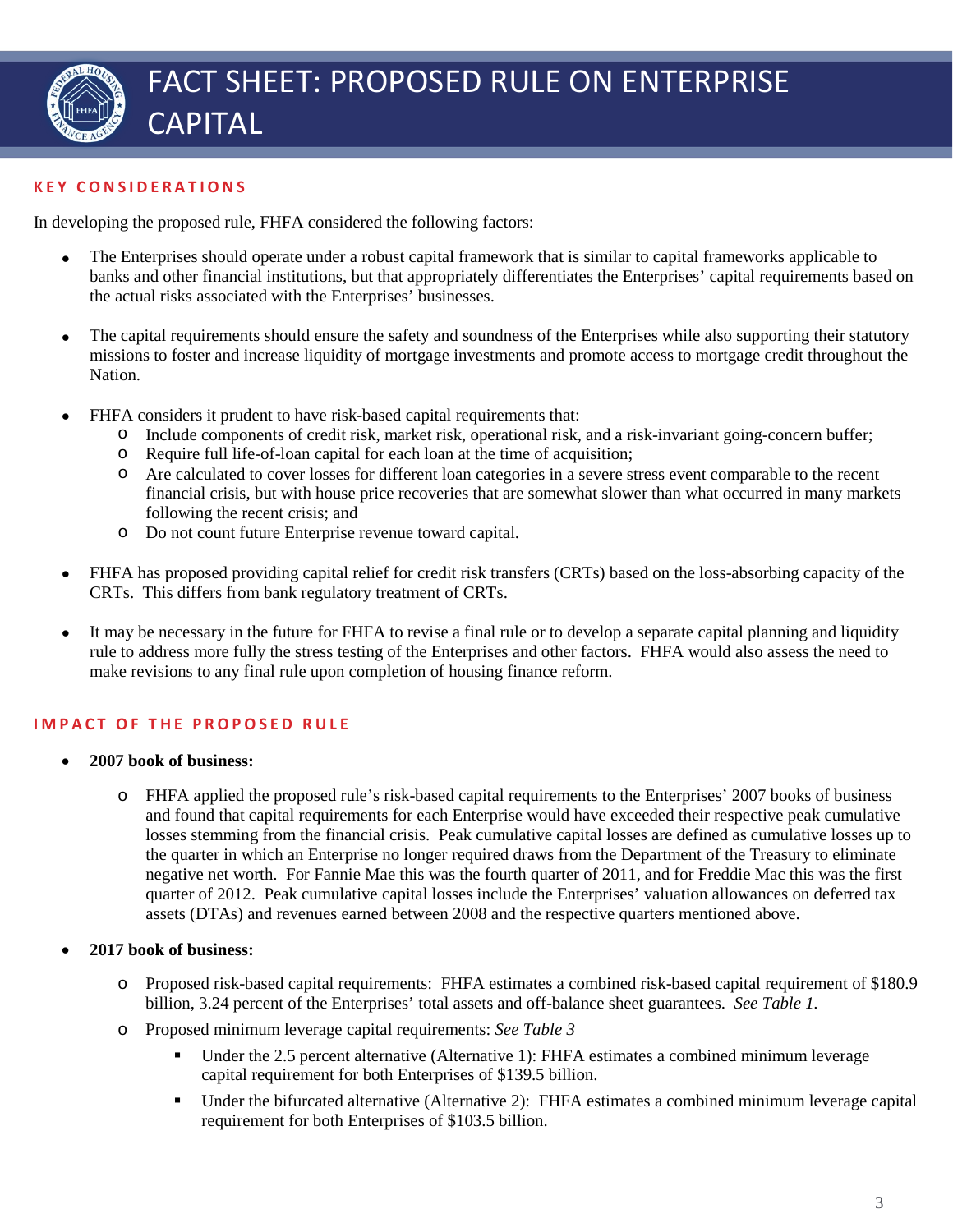### **SELECTED TABLES**

**Table 1: Fannie Mae and Freddie Mac Estimated Risk-Based Capital Requirements as of September 30, 2017 – by Risk Category**

|                                                                | Fannie Mae          |           |             |                     | Freddie Mac<br>Capital Requirement |             |                  | Enterprises' Combined |             |  |
|----------------------------------------------------------------|---------------------|-----------|-------------|---------------------|------------------------------------|-------------|------------------|-----------------------|-------------|--|
|                                                                | Capital Requirement |           |             | Capital Requirement |                                    |             |                  |                       |             |  |
|                                                                | <b>Sbillions</b>    | bps       | Share,<br>% | <b>Sbillions</b>    | bps                                | Share,<br>% | <b>Sbillions</b> | bps                   | Share,<br>% |  |
| Net Credit Risk                                                | \$70.5              |           |             | \$41.5              |                                    |             | \$112.0          |                       |             |  |
| <b>Credit Risk Transferred</b>                                 | \$11.5)             |           |             | $(\$10.0)$          |                                    |             | $(\$21.5)$       |                       |             |  |
| Post-CRT Net Credit Risk                                       | \$59.0              | 176       | 51%         | \$31.5              | 142                                | 48%         | \$90.5           | 162                   | 50%         |  |
| <b>Market Risk</b>                                             | \$9.5               | 28        | 8%          | \$9.9               | 44                                 | 15%         | \$19.4           | 35                    | 11%         |  |
| Going-Concern Buffer                                           | \$24.0              | 72        | 21%         | \$15.9              | 71                                 | 24%         | \$39.9           | 72                    | 22%         |  |
| <b>Operational Risk</b>                                        | \$2.6               | 8         | 2%          | \$1.7               | 8                                  | 3%          | \$4.3            | 8                     | 2%          |  |
| Other (DTA) <sup>*,**</sup>                                    | \$19.9              | <u>59</u> | 17%         | \$6.8               | $\overline{31}$                    | 10%         | \$26.8           | 48                    | 15%         |  |
| <b>Total Capital Requirement</b>                               | \$115.0             | 343       | 100%        | \$65.9              | 296                                | 100%        | \$180.9          | 324                   | 100%        |  |
| <b>Total Assets and Off-Balance</b><br><b>Sheet Guarantees</b> | \$3,353.1           |           |             | \$2,226.0           |                                    |             | \$5,579.0        |                       |             |  |

*\* The proposed DTA capital requirement is a function of Core Capital. Both Enterprises have negative Core Capital as of September 30, 2017. In order to calculate the DTA capital requirement, we assume Core Capital is equal to the Risk-Based Capital Requirement without consideration of the DTA capital requirement.*

*\*\* Both Enterprises' DTAs were reduced in December 2017 as a result of the change in the corporate tax rate. The proposed risk-based capital requirement for DTAs as of December 31, 2017 would be \$10.0 billion or 30 bps for Fannie Mae and \$1.2 billion or 5 bps for Freddie Mac.*

#### **Table 2: Fannie Mae and Freddie Mac Combined Estimated Risk-Based Capital Requirements for the Enterprises as of September 30, 2017 – by Asset Category**

|                                                              | Capital Requirement |        |          |  |
|--------------------------------------------------------------|---------------------|--------|----------|--|
|                                                              | <b>Sbillions</b>    | $bps*$ | Share, % |  |
| Single-family Whole Loans, Guarantees and Related Securities | \$130.5             | 273    | 72%      |  |
| Multifamily Whole Loans, Guarantees and Related Securities   | \$13.9              | 278    | 8%       |  |
| <b>PLS</b>                                                   | \$3.4               | 2,336  | 2%       |  |
| <b>CMBS</b>                                                  | \$0.02              | 279    | 0%       |  |
| Other (DTA)                                                  | \$26.8              | 811    | 15%      |  |
| <b>Other Assets</b>                                          | \$6.3               | 192    | 3%       |  |
| <b>Total Capital Requirement</b>                             | \$180.9             |        | 100%     |  |

*\* Basis points (bps) are calculated based on the unpaid principal balance of the respective asset category.*